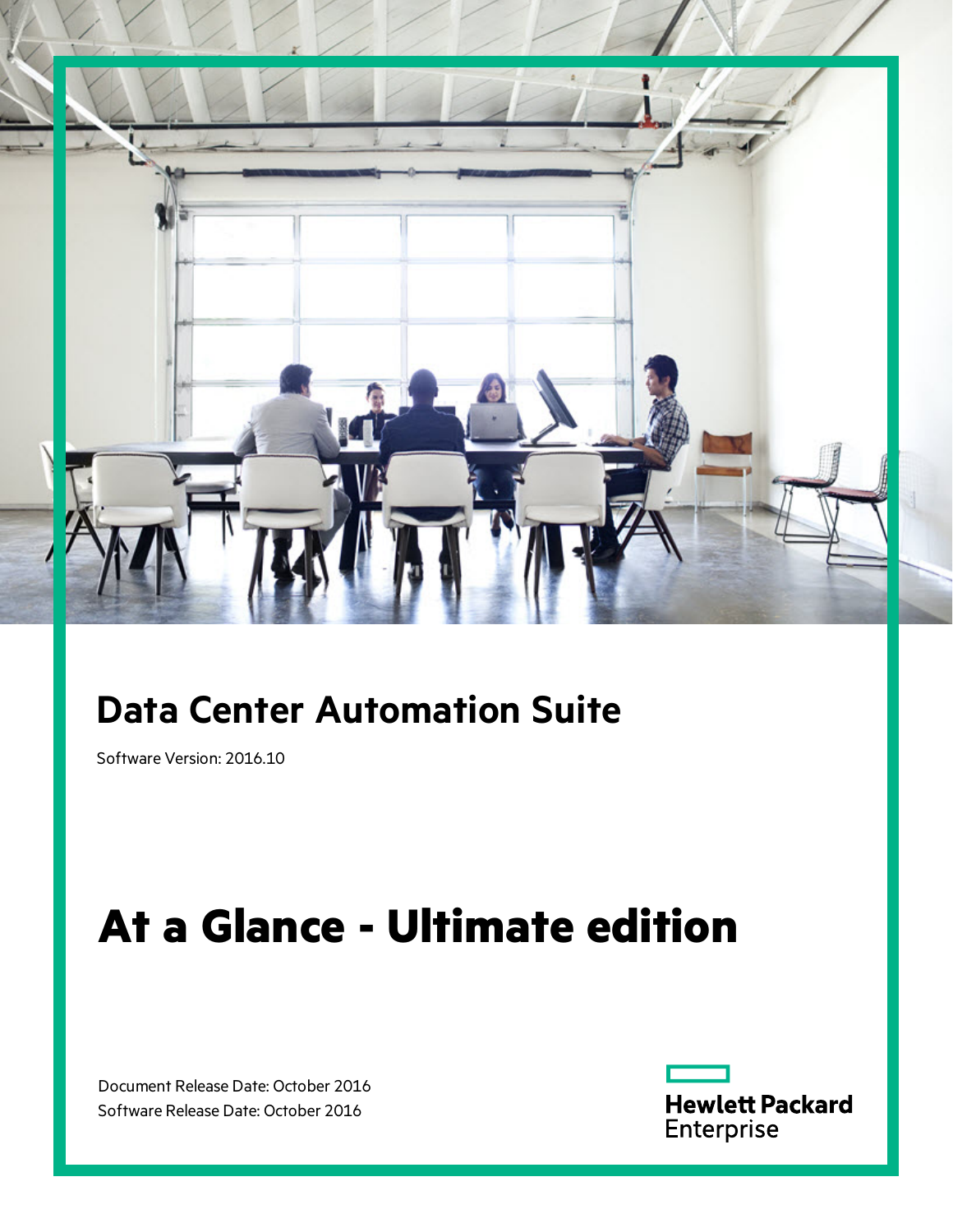### Legal Notices

#### **Warranty**

The only warranties for Hewlett Packard Enterprise products and services are set forth in the express warranty statements accompanying such products and services. Nothing herein should be construed as constituting an additional warranty. Hewlett Packard Enterprise shall not be liable for technical or editorial errors or omissions contained herein.

The information contained herein is subject to change without notice.

### Restricted Rights Legend

Confidential computer software. Valid license from Hewlett Packard Enterprise required for possession, use or copying. Consistent with FAR 12.211 and 12.212, Commercial Computer Software, Computer Software Documentation, and Technical Data for Commercial Items are licensed to the U.S. Government under vendor's standard commercial license.

#### Copyright Notice

© Copyright 2015 - 2016 Hewlett Packard Enterprise Development LP

#### Trademark Notices

Adobe™ is a trademark of Adobe Systems Incorporated.

Microsoft® and Windows® are U.S. registered trademarks of Microsoft Corporation.

UNIX® is a registered trademark of The Open Group.

This product includes an interface of the 'zlib' general purpose compression library, which is Copyright © 1995-2002 Jean-loup Gailly and Mark Adler.

### Documentation Updates

To check for recent updates or to verify that you are using the most recent edition of a document, go to: <https://softwaresupport.hpe.com/>.

This site requires that you register for an HPE Passport and to sign in. To register for an HPE Passport ID, click **Register** on the HPE Software Support site or click **Create an Account** on the HPE Passport login page.

You will also receive updated or new editions if you subscribe to the appropriate product support service. Contact your HPE sales representative for details.

### **Support**

Visit the HPE Software Support site at: <https://softwaresupport.hpe.com/>.

Most of the support areas require that you register as an HPE Passport user and to sign in. Many also require a support contract. To register for an HPE Passport ID, click **Register** on the HPE Support site or click **Create an Account** on the HPE Passport login page.

To find more information about access levels, go to: <https://softwaresupport.hpe.com/web/softwaresupport/access-levels>.

**HPE Software Solutions Now** accesses the HPESW Solution and Integration Portal website. This site enables you to explore HPE Product Solutions to meet your business needs, includes a full list of Integrations between HPE Products, as well as a listing of ITIL Processes. The URL for this website is [https://softwaresupport.hpe.com/km/KM01702731.](https://softwaresupport.hpe.com/km/KM01702731)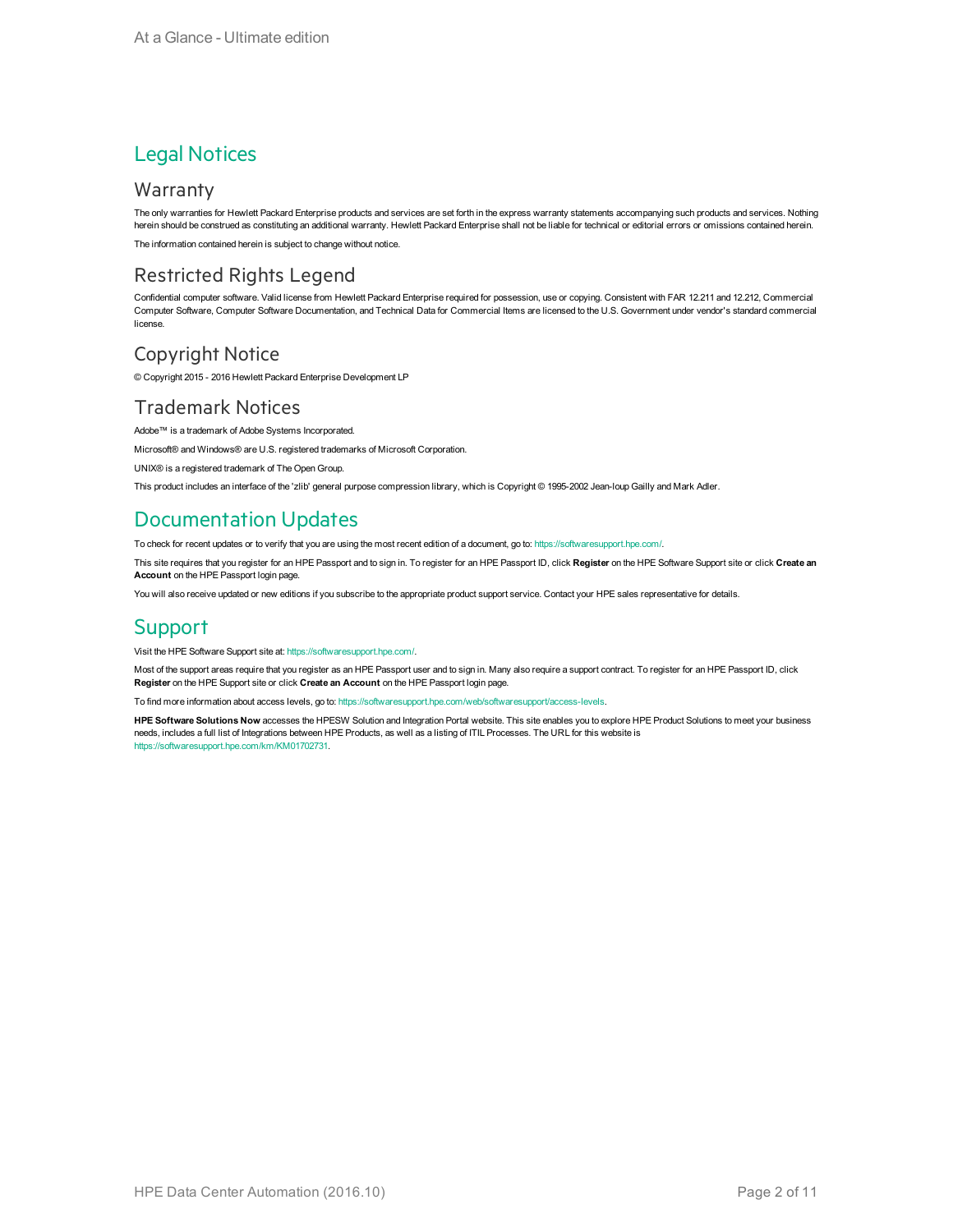## **Contents**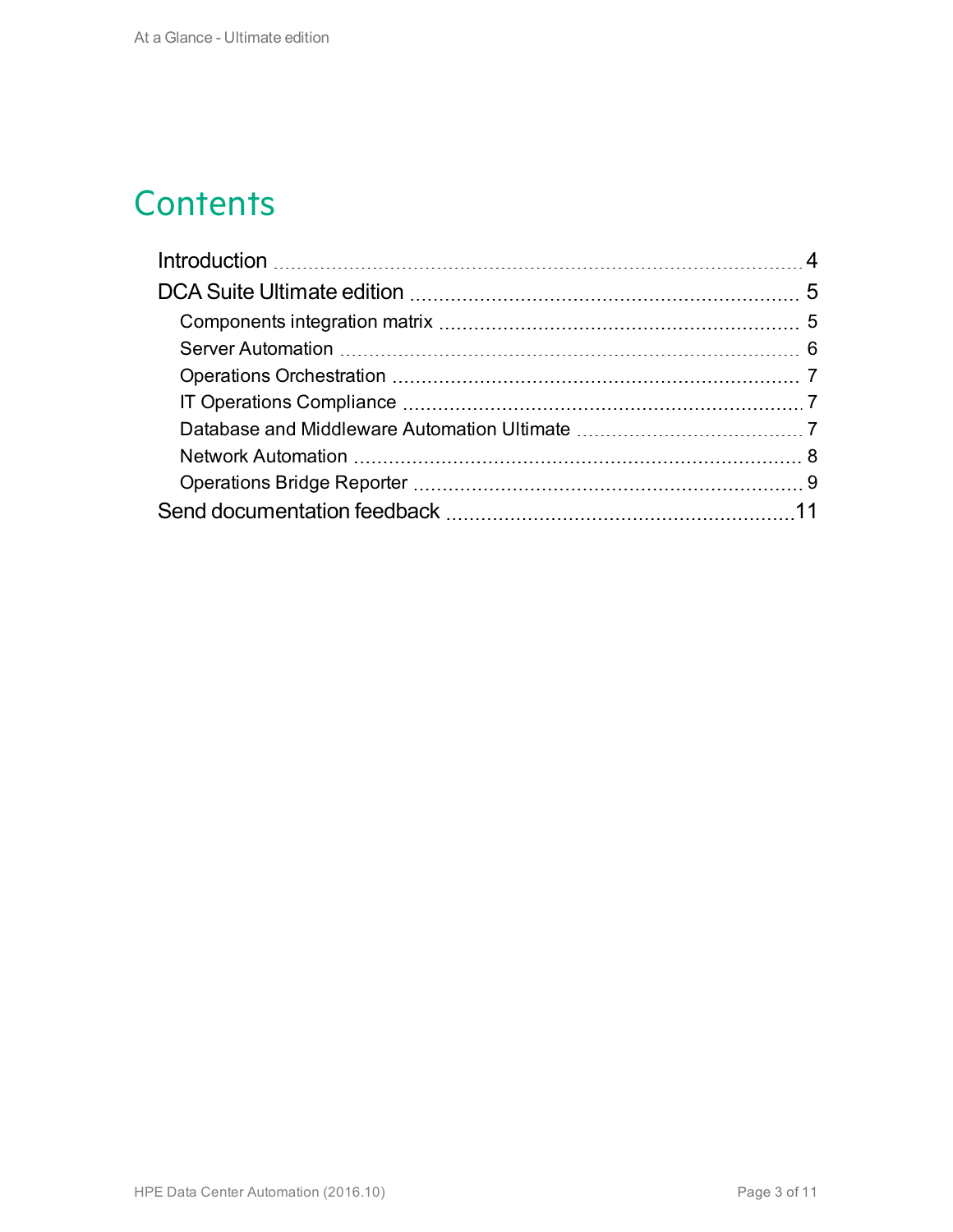## <span id="page-3-0"></span>**Introduction**

The Data Center Automation (DCA) Suite 2016.10 is a complete automation solution for standardizing and automating routine data center operations.

HPE has three editions for the DCA Suite that provide different levels of automation capabilities:

- DCA Suite Express
- DCA Suite Premium
- DCA Suite Ultimate

The DCA Suite 2016.10 Ultimate Edition provides tools that automate critical areas of your data center's server management, business service compliance, and IT processes, including provisioning, configuration, compliance, patching, and release management for databases and applications services at Enterprise scale.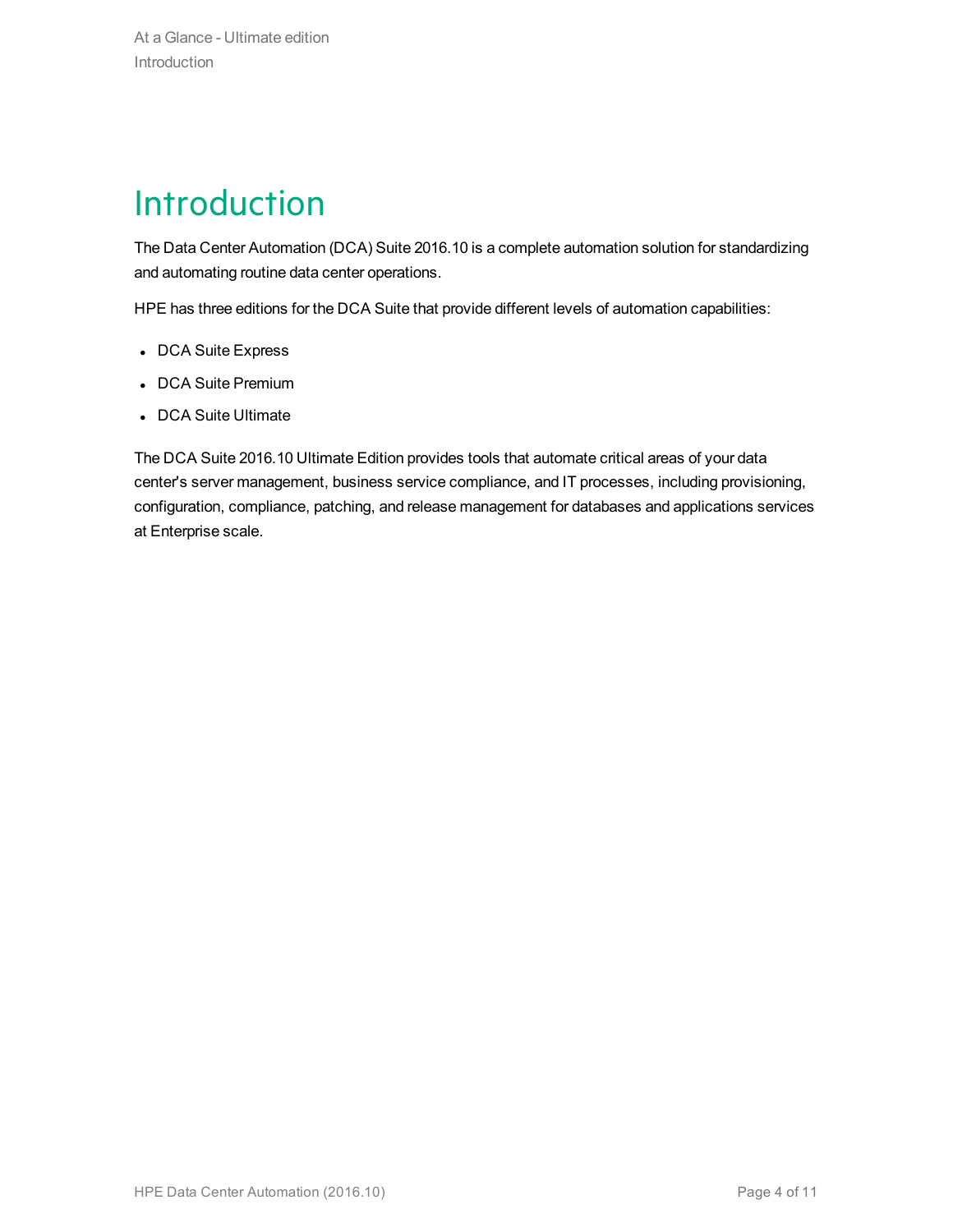## <span id="page-4-0"></span>DCA Suite Ultimate edition

The DCA Suite 2016.10 Ultimate edition is a solution used to manage infrastructure lifecycle management and compliance for IT at Enterprise scale.

The DCA Suite 2016.10 Ultimate edition bundles:

- Server Automation (SA) 10.50
- Operations Orchestration (OO) 10.60
- IT Operations Compliance (ITOC) 1.20
- Database and Middleware Automation (DMA) Ultimate 10.50
- Network Automation (NA) 10.20
- Operations Bridge Reporter (OBR) 10.00

These components enable you to automate data center management activities including:

- Day 1 server discovery, provisioning, configuration and virtualization management
- Day 2 software, database and middleware management, patching, audit, compliance & remediation and more infrastructure lifecycle actions across your data center

You can leverage out-of-the-box user interface flows for day 1 and day 2 management activities and can tap into the rich capabilities of OO, DMA, NA, OBR, ITOC, and SA for more complex management use cases.

|                              | <b>SA</b><br>10.50 | <b>OO</b><br>10.60 | <b>ITOC</b><br>1.20      | <b>DMA Ultimate</b><br>10.50 | <b>NA</b><br>10.20       | <b>OBR</b><br>10.00      |
|------------------------------|--------------------|--------------------|--------------------------|------------------------------|--------------------------|--------------------------|
| SA 10.50                     |                    | $\bullet$          | $\bullet$                | $\bullet$                    | $\bullet$                | $\bullet$                |
| OO 10.60                     | $\bullet$          |                    | $\overline{\phantom{a}}$ | V                            | $\bullet$                | $\overline{\phantom{a}}$ |
| <b>ITOC 1.20</b>             | $\bullet$          | $\qquad \qquad$    |                          | $\overline{\phantom{a}}$     | $\overline{\phantom{0}}$ | $\overline{\phantom{a}}$ |
| <b>DMA Ultimate</b><br>10.50 | $\bullet$          | $\blacklozenge$    | $\overline{\phantom{a}}$ |                              | -                        | $\overline{\phantom{a}}$ |
| <b>NA 10.20</b>              | $\bullet$          | V                  | $\overline{\phantom{a}}$ | $\qquad \qquad \blacksquare$ |                          | $\overline{\phantom{a}}$ |

### <span id="page-4-1"></span>Components integration matrix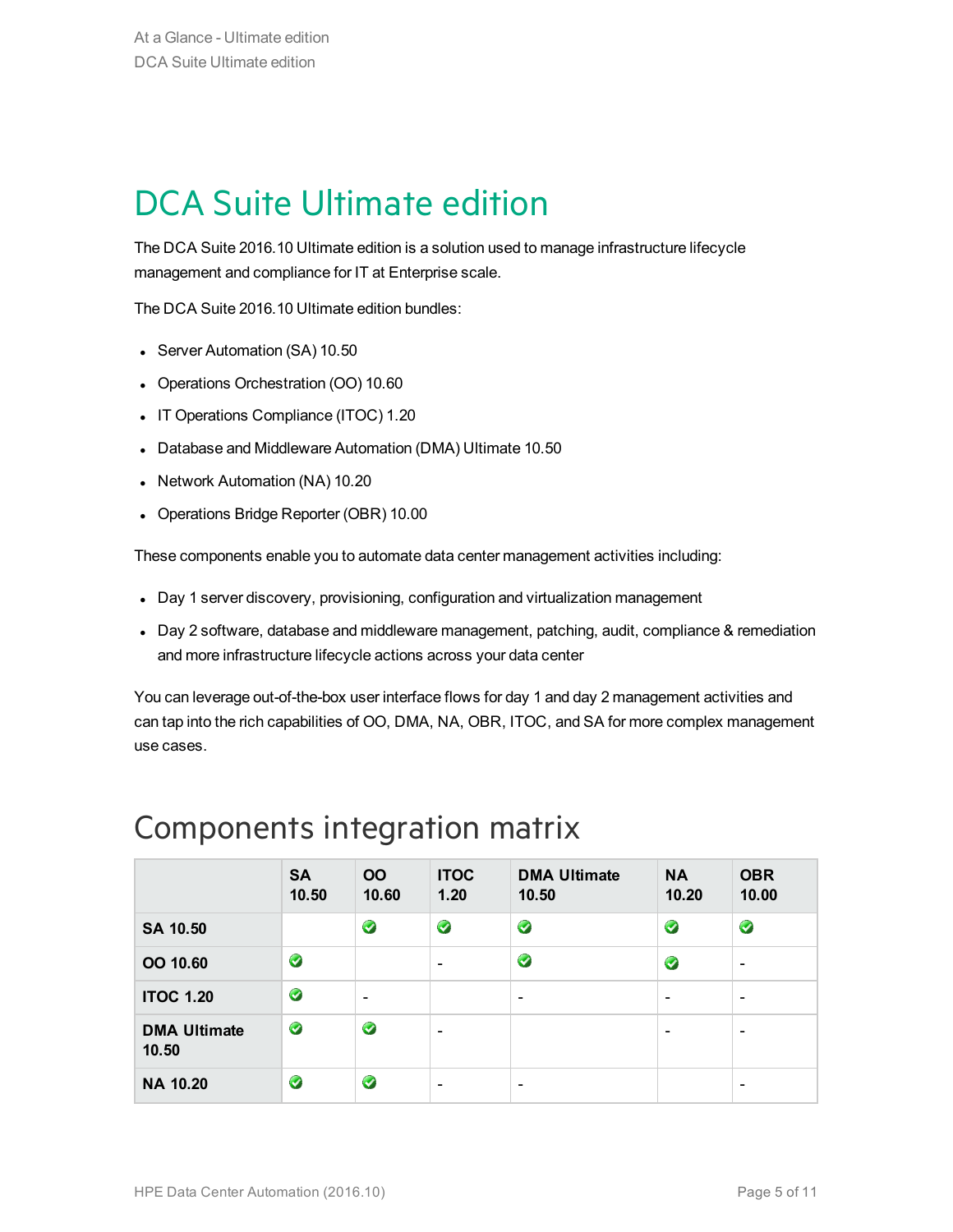| <b>OBR 10.00</b> | - | - | - | - |  |
|------------------|---|---|---|---|--|
|                  |   |   |   |   |  |

### <span id="page-5-0"></span>Server Automation

Server Automation (SA) is a data-center automation software that centralizes and streamlines many data center functions and automates critical areas of your data center's server management including the following:

- server discovery
- operating system provisioning
- operating system patching
- software provisioning
- audit and compliance
- application configuration
- application deployment
- software compliance
- $\bullet$  reporting

#### **Virtual environment management**

You can also manage your heterogeneous virtual environment including:

- virtualization services (VSs)
- $\bullet$  virtual machines (VMs)
- VM templates

You can provision, patch, configure, and audit all of your virtual machines the same way that you manage your physical servers.

SA enables you to make changes more safely and consistently because you can model and validate changes before you commit them to a managed server. SA provides methods to ensure that modifications you plan for your managed servers work because they have been tested before being applied, thereby reducing downtime.

For more information, see the SA documentation on the HPE Support site.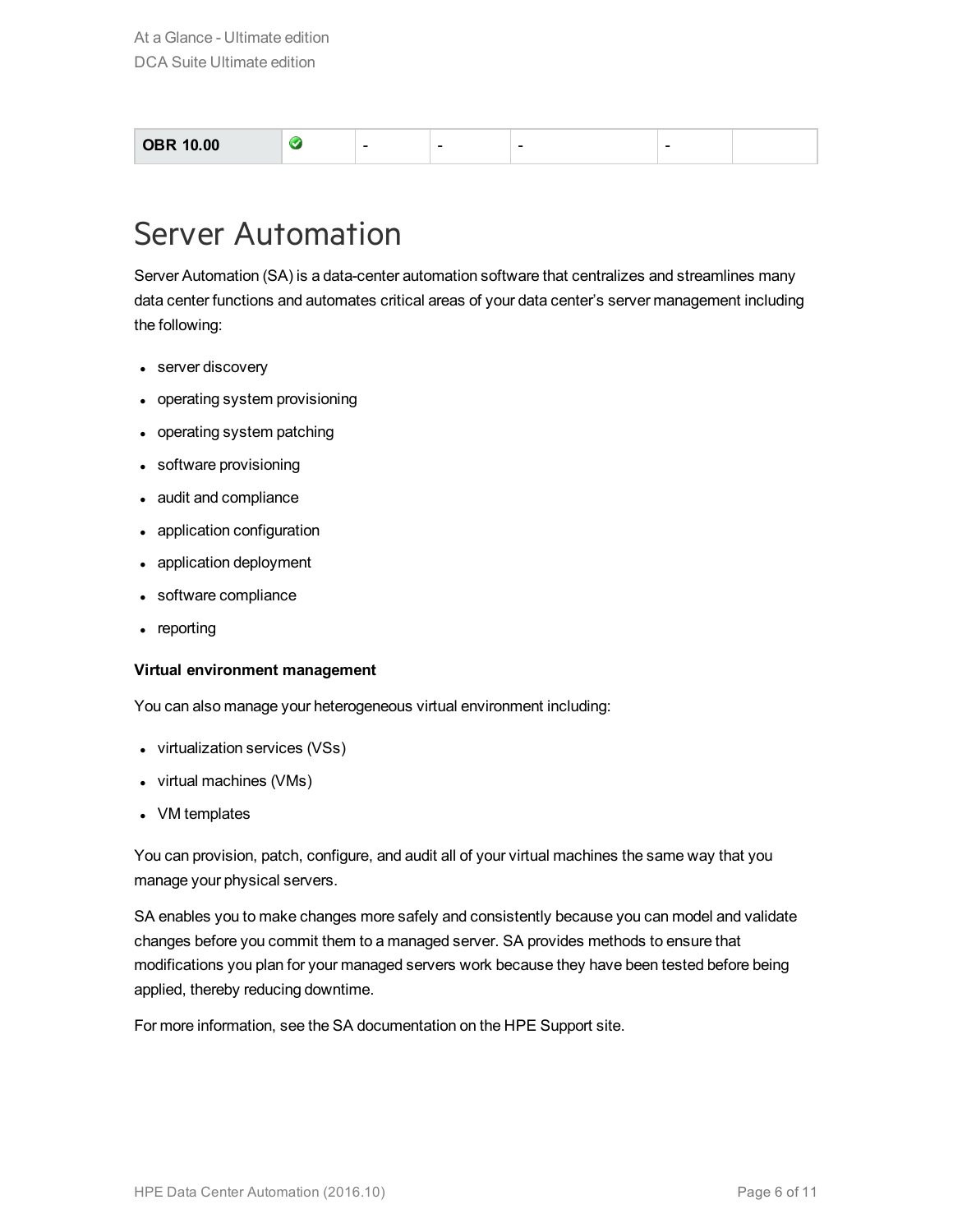## <span id="page-6-0"></span>Operations Orchestration

Operations Orchestration (OO) is the industry-leading solution for IT process automation and runbook automation.

OO is a system for creating and using actions in structured sequences (called flows) which maintain, troubleshoot, repair, and provision your IT resources by performing the following actions:

- checking the health, diagnosing, and repairing, networks, servers, services, software applications, and individual workstations.
- deploying applications, patching, and maintaining them by checking client, server, and virtual machines for required software and updates, and, if needed, performing the necessary installations, updates, and distributions.
- performing repetitive tasks, such as checking status on internal or external web site pages.

For more information, see the OO documentation on the HPE Support site.

## <span id="page-6-1"></span>IT Operations Compliance

IT Operations Compliance ( ITOC) allows IT Operations users to track business service compliance against corporate and regulatory policies, making their environment compliant and therefore secure.

With ITOC, you can:

- scan compliance of business services against policies in a repeatable and reliable manner
- remediate non-compliance
- provide an overall view of compliance status across policies and business services
- track exceptions of resources to requirements in the Statement of Applicability (SoA)
- I track the life cycle and revisions of policies, business services, controls, and SoAs

For more information, see the IT Operations Compliance documentation on the HPE Support site.

## <span id="page-6-2"></span>Database and Middleware Automation Ultimate

Database and Middleware Automation (DMA) Ultimate software automates administrative tasks like: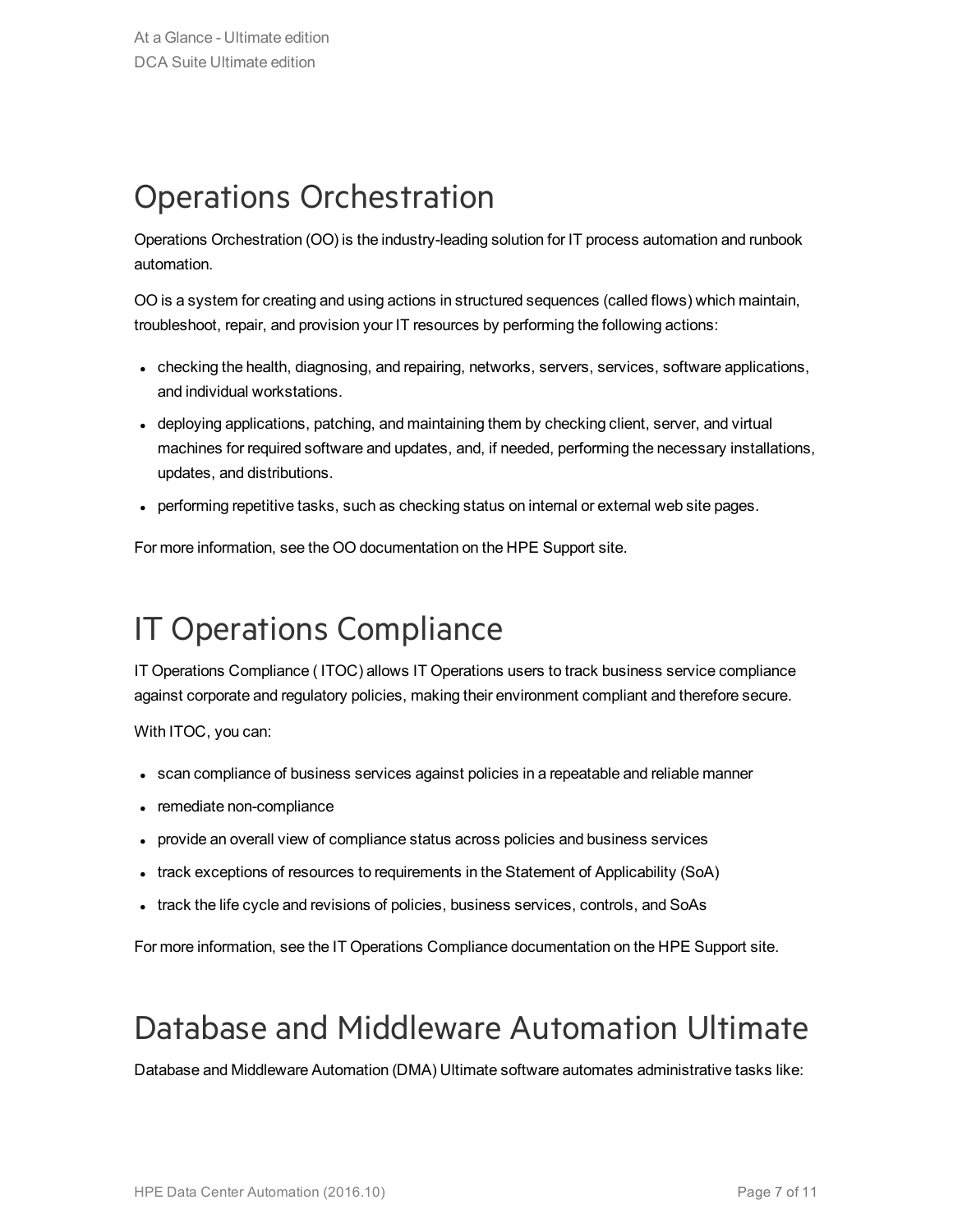At a Glance - Ultimate edition DCA Suite Ultimate edition

- provisioning and configuration
- compliance
- patching
- release management for databases and application servers

When performed manually, these day-to-day software administration operations are error-prone, time consuming, and difficult to scale.

DMA automates these administration tasks that take up 60-70% of a database or application server administrator's day. Automating these tasks enables greater efficiency and faster change delivery with higher quality and better predictability.

DMA provides role-based access to automation content. This enables you to better utilize resources at every level:

- end users can deliver routine, yet complex, DBA and middleware tasks.
- operators can execute expert level tasks across multiple servers including provisioning, patching, configuration, and compliance checking.
- subject matter experts can define, enforce, and audit full stack automation across network, storage, server, database, and middleware.

#### **DMA workflows**

Use a DMA workflow to performs a specific automated task, such as:

- provisioning databases or application servers
- patching databases or application servers
- checking a database or application server for compliance with a specific standard

You specify environment-specific information that the workflow requires by configuring DMA parameters. You can also group related DMA workflows into a solution pack.

For more information, see the DMA documentation on the HPE Software support site.

## <span id="page-7-0"></span>Network Automation

Network Automation (NA) provides an enterprise class solution that tracks and regulates configuration and software changes across routers, switches, firewalls, load balancers, and wireless access points.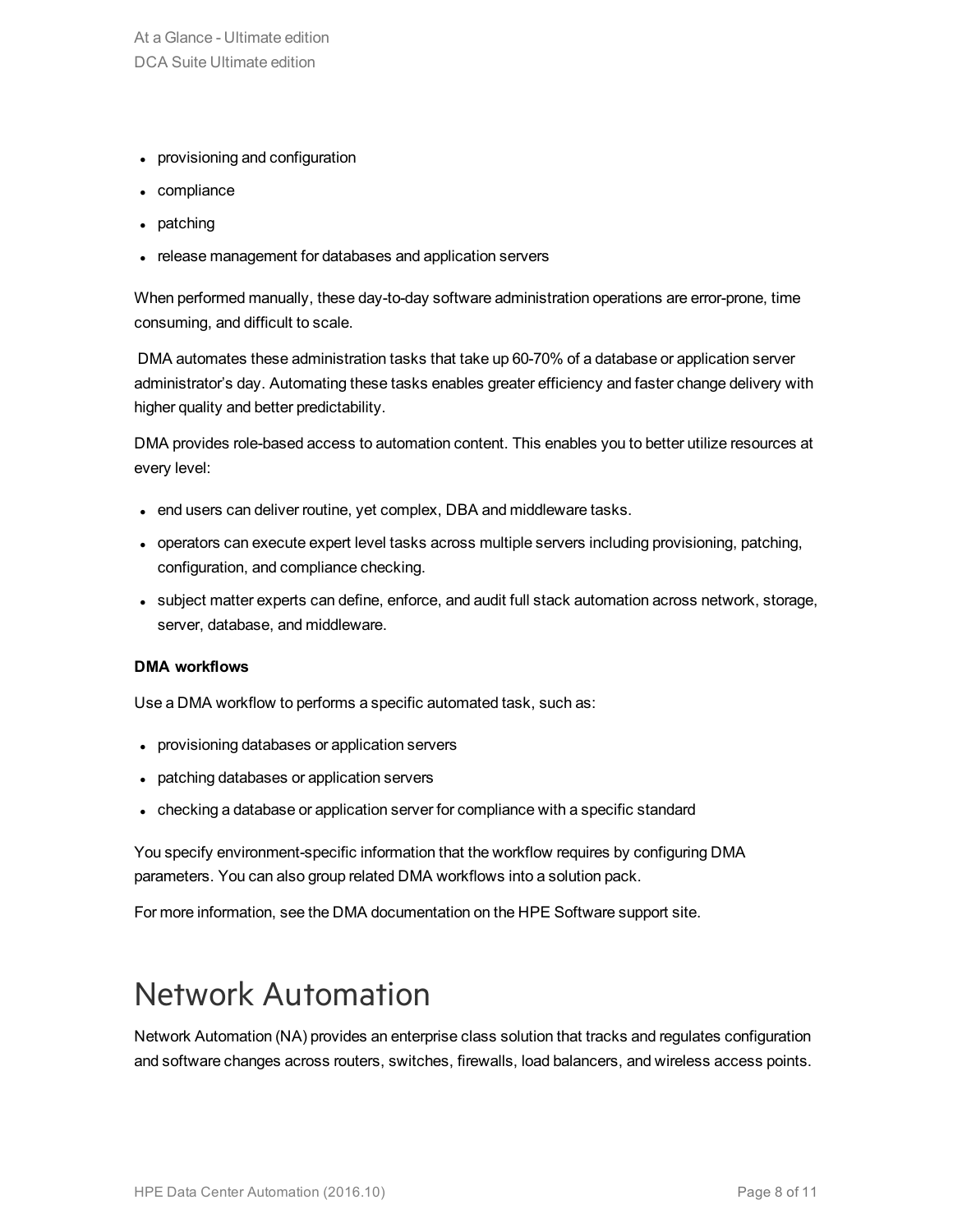NA provides visibility into network changes, enabling an IT staff to identify and correct trends that could lead to problems, while mitigating compliance issues, security hazards, and disaster recovery risks. NA also captures full audit trail information about each device change.

Network engineers can use NA to pinpoint the following:

- which device configuration changed?
- what exactly was changed in the configuration?
- who made the change?
- why the change was made?

In addition, NA can enforce security and regulatory policies at the network level by making sure that configurations comply with pre-defined standards. The result is a resilient and maintainable network that is compliant with standards and regulations.

NA supports an array of devices from leading vendors, including Hewlett Packard Enterprise, Cisco, Nortel, F5 Networks, and Extreme, to provide insights into your network change process. NA's scalable architecture enables you to incorporate the best devices from the best vendors, and support all your devices using one tool.

For more information, see the NA documentation on the HPE Software support site.

## <span id="page-8-0"></span>Operations Bridge Reporter

HPE Operations Bridge Reporter (OBR) is a cross-domain historical infrastructure performance reporting solution. It leverages the topology information to show how the underlying infrastructure's health, performance, and availability are affecting your business services and business applications in the long term. HPE OBR manages the relationship of infrastructure elements to the business services at run-time by using the same topology services that are used by the products that collect the performance data from the managed nodes.

HPE OBR collects data from different data sources, processes the data, and generates top-down and bottoms-up reports with the processed data. The SAP BusinessObjects, HP Vertica database, and PostgreSQL database are embedded software component of HPE OBR.

You can use the interactive reports in HPE OBR to:

- Report and analyze the pattern of problems in your IT environment.
- Forecast IT resource performance based on historical data.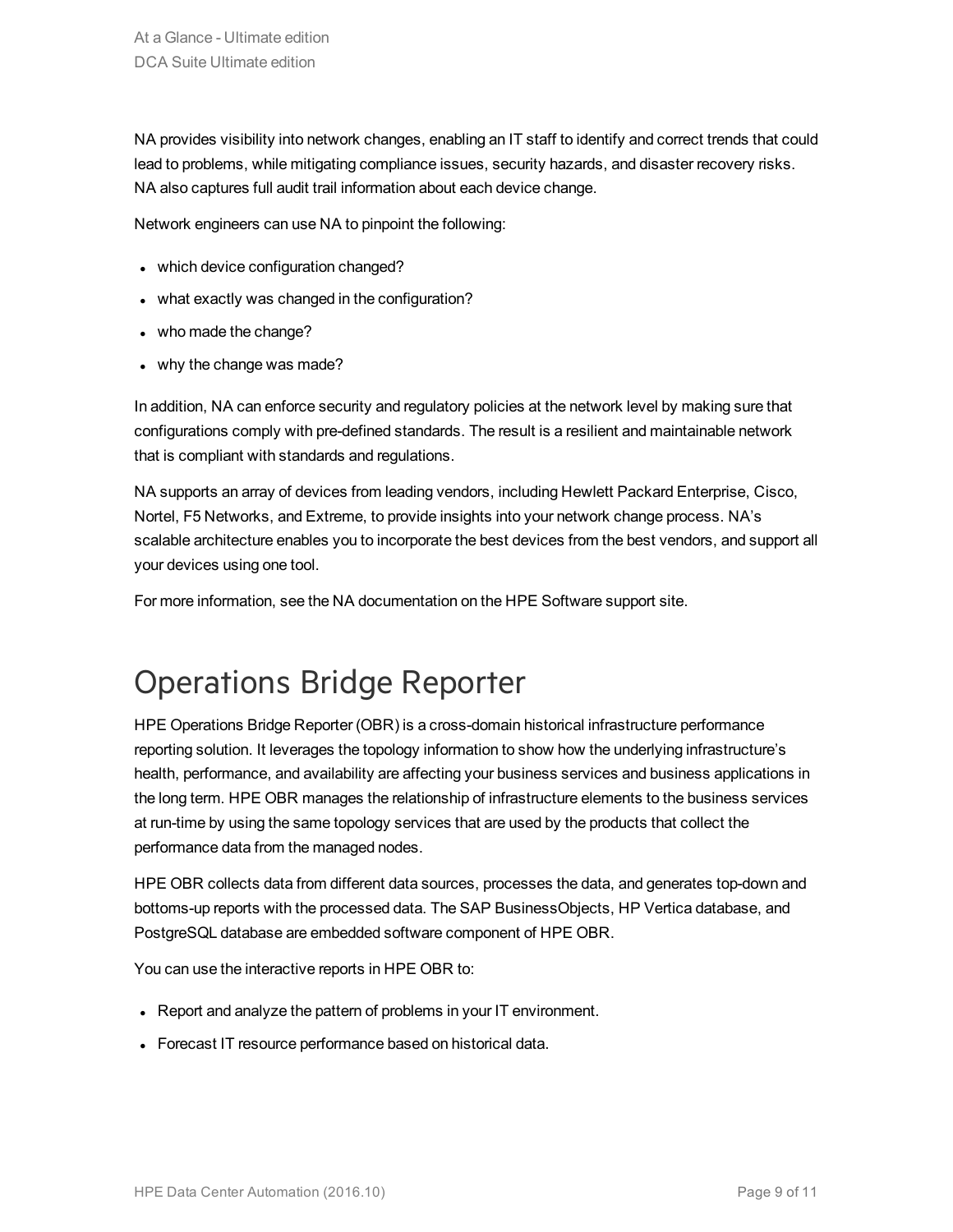- Drill down across time boundaries for the available data. For example, you can drill down from yearly level reports to monthly and daily level reports and vice versa to analyze the pattern of problems in a specific period of time.
- Perform a custom analysis of the data using report filters.

You can use HPE OBR to determine the changes that you can make in your IT environment to improve the performance of your business services.

HPE OBR has high data retention capability. This makes it possible to maintain high performance data over a long period of time and aid in decision making.

HPE OBR provides Content Pack which is a data mart—a repository of data collected from various sources—that pertains to a particular domain, such as system performance or virtual environment performance, and meets the specific demands of a particular group of knowledge users in terms of analysis, content presentation, and ease of use.

Content Packs contain the rules that define how the metrics will be collected, transformed, and aggregated in the reports. A typical Content Pack defines the metrics for a specific domain along with the necessary rules for analysis required in that domain.

HPE OBR allows you to perform the following functions:

- Create your own Content Packs. HPE OBR provides Content Development Environment (CDE) to create new Content Packs and customize existing Content Packs.
- Customize and extend the out-of-the-box Content Packs provided in the product.
- Create your own groups for reporting. For example, you can create groups based on the business management chain or business functions.

For more information, see the OBR documentation on the HPE Software support site.